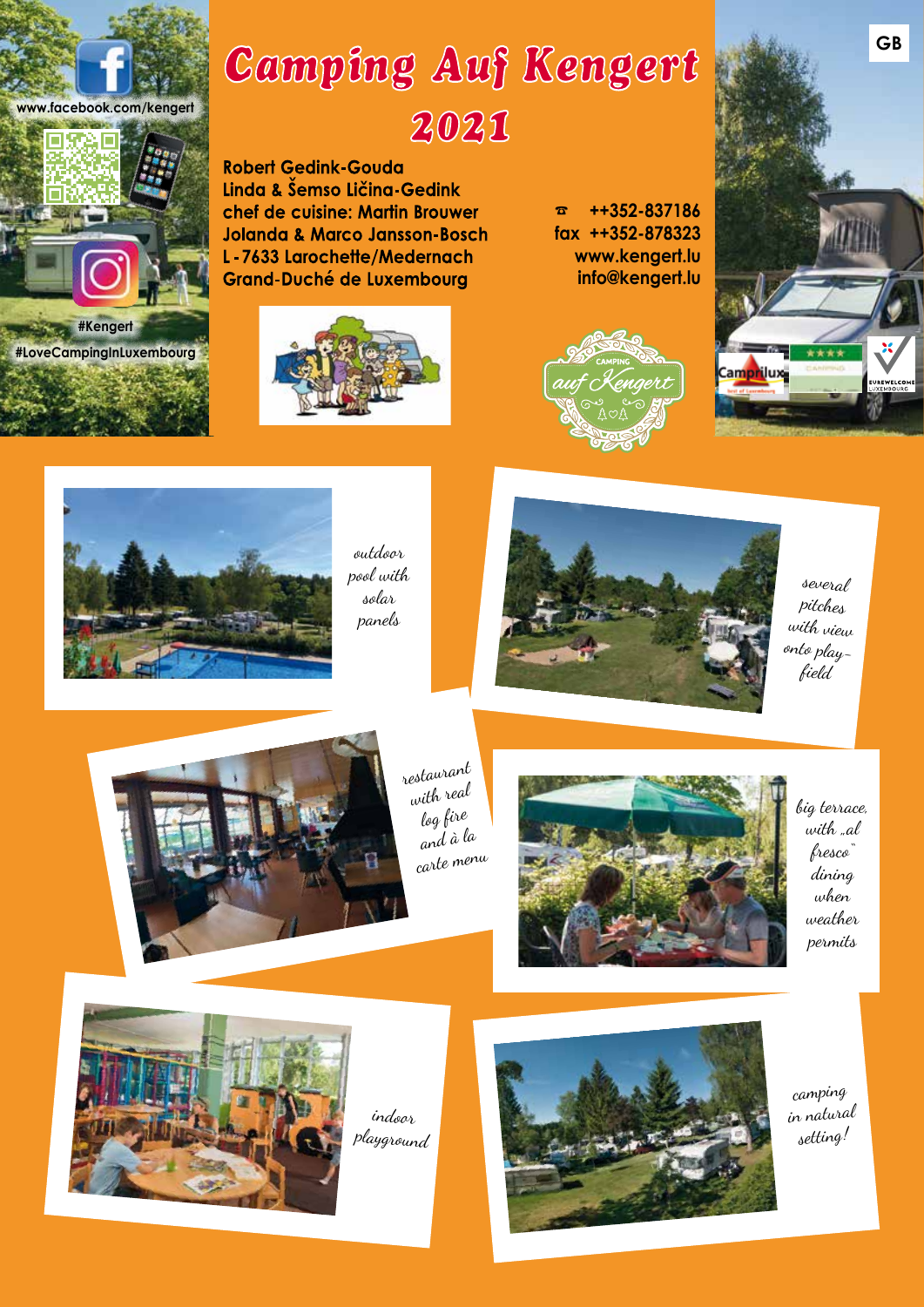# **Campingrates 2021 per night**

|                                                                                                                                                     | $01.09. - 08.11. \mid 15.08. - 01.09.$    | $01.03. - 30.06.$ 30.06. - 09.07. | $09.07. - 15.08.$ |  |
|-----------------------------------------------------------------------------------------------------------------------------------------------------|-------------------------------------------|-----------------------------------|-------------------|--|
| <b>18 + &gt; 18 years) + <math>\mathbf{F}</math></b> $\mathbb{R}$ $\mathbb{R}$ $\mathbb{R}$<br>+ pitch + car + shower + swimming-pool + electr. 16A | 25,00                                     | 34,00                             | 38,00             |  |
| $ per\ $ child $\sqrt{\frac{2}{\pi}}$ (4-17 years)                                                                                                  | $+5,-$                                    | $+7. -$                           | $+ 7. -$          |  |
| $ per$ extra adult $(18 + 18$ years)                                                                                                                | $+10,50$                                  | $+15. -$                          | $+17.5$           |  |
| Ino electric                                                                                                                                        | $-4,-$                                    | $-4,-$                            | $-4,-$            |  |
| dog / pet                                                                                                                                           | $+2,50$                                   | $+2,50$                           | $+2,50$           |  |
| Daily visitors and for playground and picnic.<br>Please pay at campsite reception                                                                   | per person: 3.-<br>per child $<$ 12y: 2.- |                                   |                   |  |

## **Quartier Huts per night (4 beds, bring your own sleeping bag, rented per night)**

|                      | $01.07. - 15.08.$      | $01.03. -01.07.$<br>$15.08. - 08.11.$ |
|----------------------|------------------------|---------------------------------------|
| with $1 - 2$ persons | $45. -$                | $35. -$                               |
| with 3 persons       | $60 -$                 | $45. -$                               |
| with 4 persons       | 75.-                   | $55 -$                                |
| pet animal: allowed  | $2,50$ per night extra | $2,50$ per night extra                |

### Camping "à la Kengert"

### **where to book a stay on "Auf Kengert"**

**of course you can always contact us directly, but it can be useful to include the ferry boat in your package.** 



### **Contacts in Britain are:**

 $\rightarrow$  Select Site Reservations; Eurocamp Independant; 32 Monmouth Road; Abergavenny, Monmouthshire NP7 5HL; tel. 0844 4060127; web : **www.eurocampindependant.co.uk/destinations/luxembourg**

 You can also book our campsite online through pitchup : **http://bit.ly/1HjQHUD**

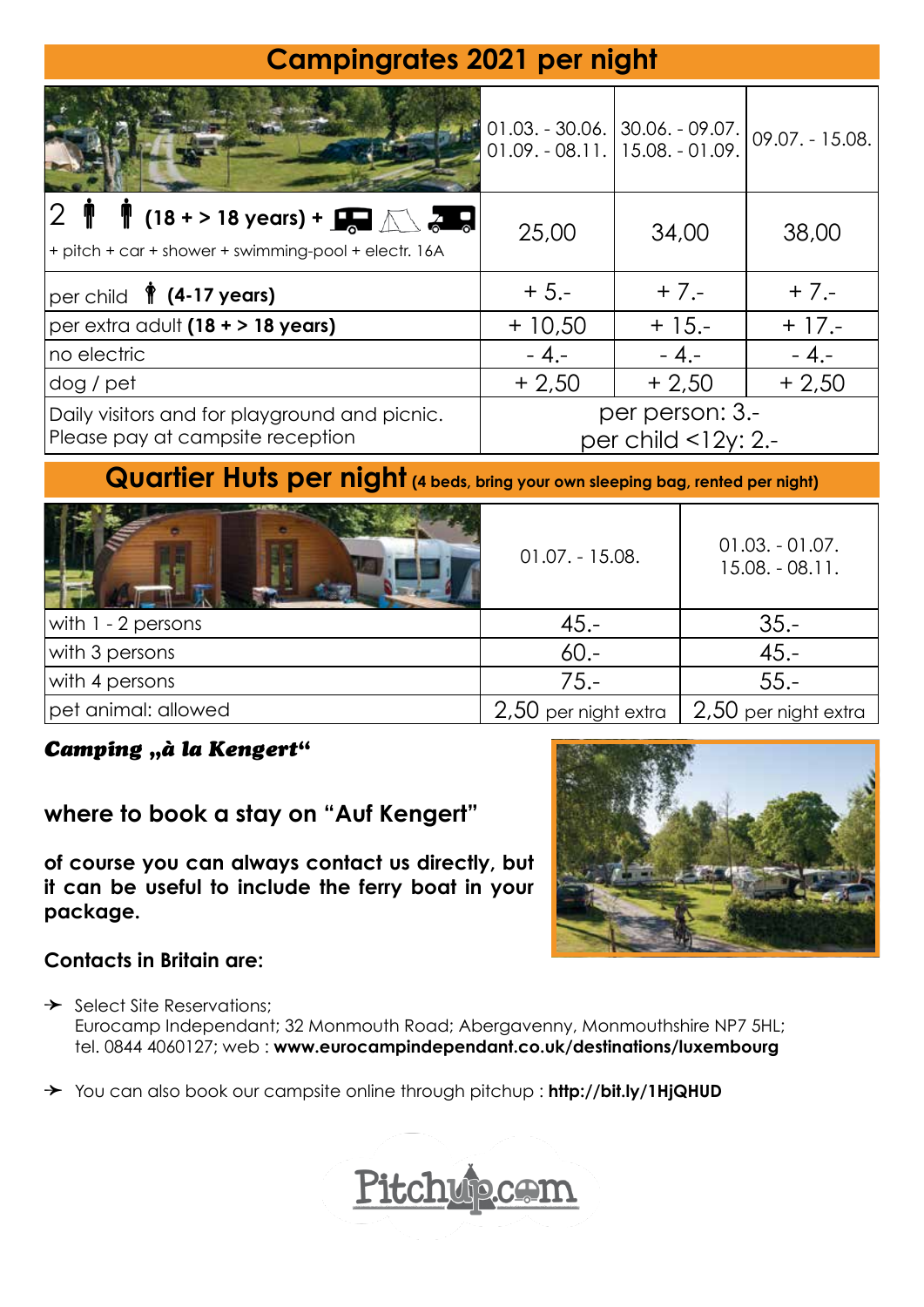# **Rates for self-catering holiday homes 2021**

(for all free dates: have a look on www.kengert.lu or call us before you book)

|                                                                                         | 26.02. - 02.04.<br>$27.08. - 05.11.$ | 02.04. - 28.05.                                     | $28.05. - 09.07.$<br>20.08. - 27.08. |                                     | 09.07. - 20.08. 05.11.21 - 25.02.22             |
|-----------------------------------------------------------------------------------------|--------------------------------------|-----------------------------------------------------|--------------------------------------|-------------------------------------|-------------------------------------------------|
| <b>Chalet "aan de Bosrand"</b><br>one pet-animal and<br>smoking allowed                 |                                      |                                                     |                                      |                                     |                                                 |
| per week incl. service fee                                                              | $450 -$                              | $600 -$                                             | $700 -$                              | $870 -$<br>from Friday to<br>Friday | $65,-$ € per<br>night + 30.- $€$<br>service fee |
| per night, minimum 2<br>nights, plus service fee                                        | service fee                          | $85 - + 30 - 95 - + 30 - 110 - + 30$<br>service fee | service fee                          | not possible                        | with a<br>minimum of 3<br>nights                |
| 1 pet animal allowed                                                                    | 2,50<br>per night                    | 2,50<br>per night                                   | 2,50<br>per night                    | 2,50<br>per night                   | 2,50<br>per night                               |
| <b>Five persons chalets</b><br>Loggia<br>pet-animals and smoking<br>not allowed         |                                      |                                                     |                                      |                                     |                                                 |
| per week incl. service fee                                                              | $450 -$                              | $600 -$                                             | $700 -$                              | $870 -$<br>from Friday to<br>Friday | $65,-$ € per<br>night + 30.- $€$<br>service fee |
| per night, minimum 2<br>nights, plus service fee                                        | service fee                          | $85 - + 30 - 95 - + 30 - 110 - + 30$<br>service fee | service fee                          | not possible                        | with a<br>minimum of 3<br>nights                |
| <b>Five persons chalets</b><br><b>Gitotel</b><br>pet-animals and smoking<br>not allowed |                                      |                                                     |                                      |                                     |                                                 |
| per week incl. service fee                                                              | $385. -$                             | $470 -$                                             | $600 -$                              | $770 -$<br>from Friday to<br>Friday | 55,- € per<br>night + 30.- $€$<br>service fee   |
| per night, minimum 2<br>nights, plus service fee                                        | service fee                          | $75 - 130 - 90 - 30 - 100 - 30 -$<br>service fee    | service fee                          | not possible                        | with a<br>minimum of 3<br>nights                |

Camping-fee and vat are included in this rate

# **WHAT WAS NEW IN 2020?**



In 2020 we have set up a new recycling point at the entrance, where the separated garbage is collected underground.



In 2020 we installed a dishwasher in the green sanitary building. It can do your dishes in 7 minutes, saving water and valuable holiday time.